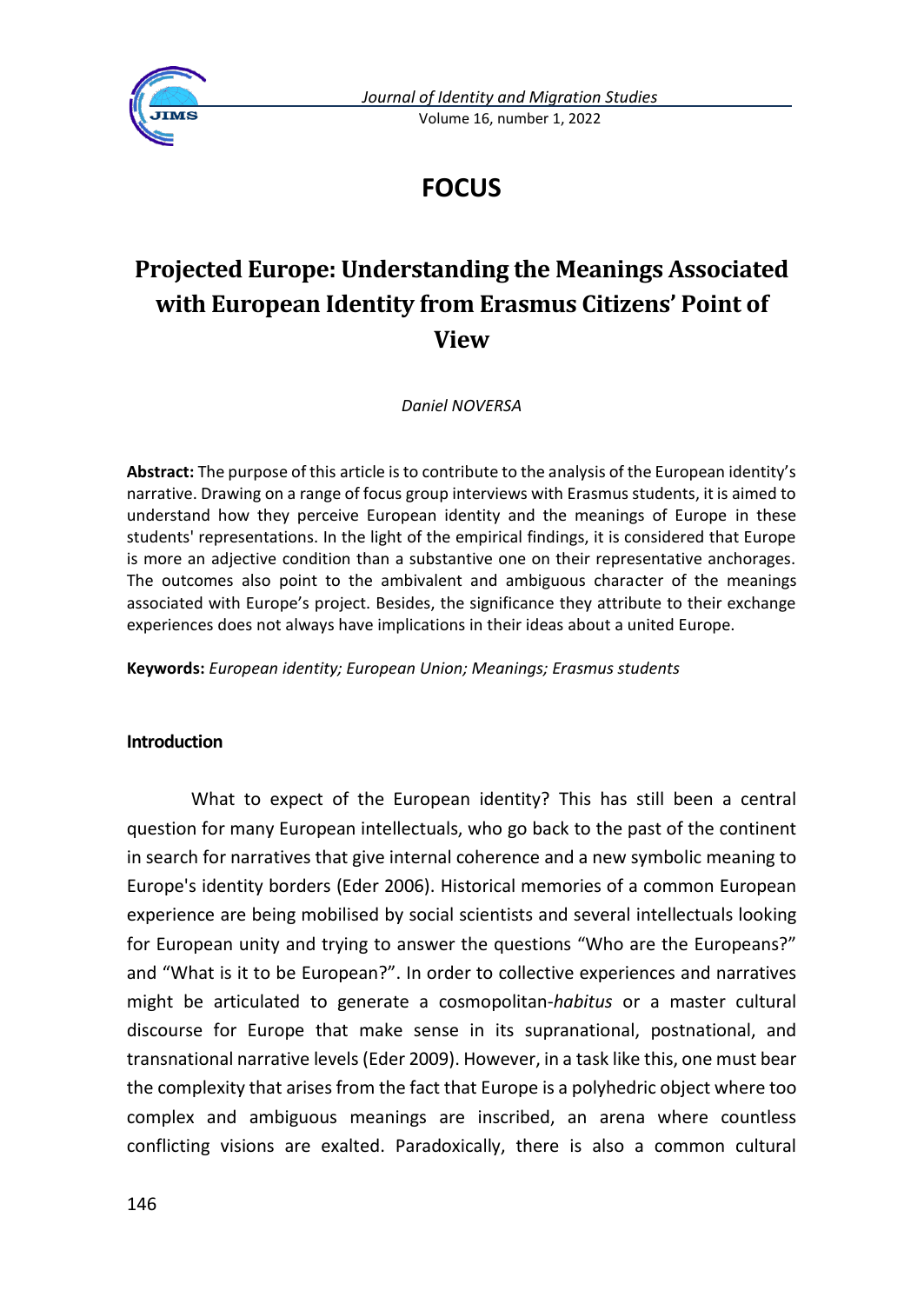

background that all Europeans have access to. For many European citizens, Europe does not go further than a territory with a troubling history, mostly from the memory of the twentieth century. For several scholars who have dedicated themselves to think this subject, Europe represents a symbolic space with cultural significance, where memories, values, and collective experiences might be projected. Democracy, social justice, human rights, citizenship, freedom, critical thinking, and solidarity, constitute the uterine sphere where the reason for being Europe takes root. The search of an identity for Europe alludes at large to this cultural model, which assumes an important commitment to the future of Europeans. Nevertheless, shaping this cultural unity does not consist of universalising these values, but rather drawing on reflexive practices that might create a political and civic culture in Europe (Delanty 2002, 355; Kantner 2006).

Europe is not only a geographical idea, but also an object of thought, an analytical, and practical category where multiple variables reverberate. So far, Europe has been considered a lab for theoretical imagination and "more than ever before, (…) is taking on a strongly ideological character" (Delanty 1995, 6). Recently, the use of the concept of Europeanisation in academia is seen, on the one hand, as a narrative that justifies a process of social change and integration; on the other hand, as a theoretical object, it emerges as a way of imagining a future transnational European society. Found the right motto  $-$  "unity in diversity"  $-$  the path has been paved by imagining a social and cultural unity for the map of the European Union looking for mechanisms of social cohesion and intercultural dialogue.

The theoretical approaches about Europe as a social and cultural unit are still insufficient because Europeanisation is too hard to conceptualise. Insofar, theorising a European identity represents an overwhelming task due to the web of meanings that moves and acts around it. Europe's project represents a continuum of readjustments and questioning at every moment, which includes dealing with more and more multiple points of view, and contentious demands. Seen in its dynamic, Europe appears to be a polysemic, ambiguous, contingent, and ambivalent concept, not only because it is a mosaic of cultural, ethnic, and linguistic diversity, but also because its history was not a linear narrative – it was shaped by more ruptures than confluences (Delanty 1995; Goddard, Llobera, and Shore 1996; Jenkins 2008; Malmborg and Strath 2002; Stråth 2002).

This paper sets out to contribute to the analysis of the European identity's narrative, providing an understanding of the practical relationship of the Erasmus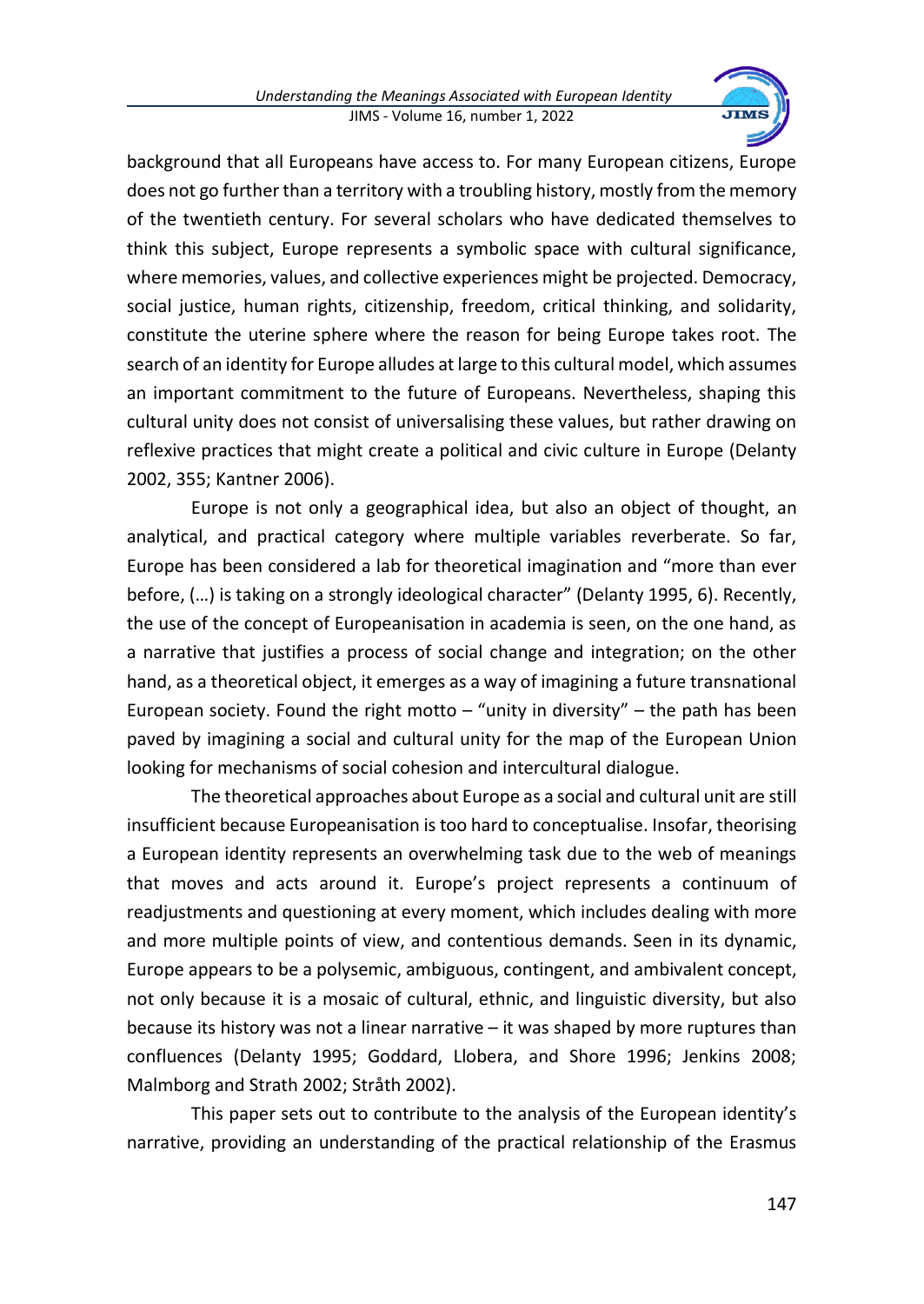

students with the European political project, analysing critically the narrative meanings of Europe that emerge from their discourses. However, it is important to clarify that this essay does not attempt to know the causal inference of the Erasmus Programme in the European integration, as some studies have been done (e.g. Jacobone and Moro 2015; Mitchell 2015; 2012; Sigalas 2010; Van Mol 2018; Wilson 2011). It is intended to understand how Erasmus citizens conceive their ideas about Europe as an identity category, in its cultural and political dimensions, exploring whether they identify with Europe and which idea of Europe they identify with. The questions that guide this article are the following:

- What does the European Union mean to Erasmus students?
- What representations do Erasmus students have of this political entity?
- If the European Union has an institutional identity, how do Erasmus students perceive it?

Therefore, this sociological analysis seeks to understand the ways of feeling and thinking of Erasmus citizens about Europe and the European Union. In other words, to analyse the frame of identification and cognitive representation of the Erasmus students regarding Europe, namely to understand which specific meanings constitute their representative anchorages.

## **Methodology**

This article draws from a research study conducted at the University of Minho (Northern of Portugal) that aimed to analyse the European unification from the point of view of Erasmus students. Its main purpose was to understand how they perceive European identity and analyse the narrative meanings of their practical relationship with the European Union's political project.

The choice to study European integration through Erasmus students lies in the fact these students benefit from European Citizenship, as well as because they have been the opportunity to experience other cosmopolitan settings, and develop there their European awareness. If the experience may be understood as an individual disposition in several socio-cultural settings of action (Bourdieu 1999), the academic exchange Erasmus means thereby an intersubjective experience that might promote a dynamic and ongoing process of reconfigurations of the subjective dispositions of these students regarding Europe. In this regard, some studies have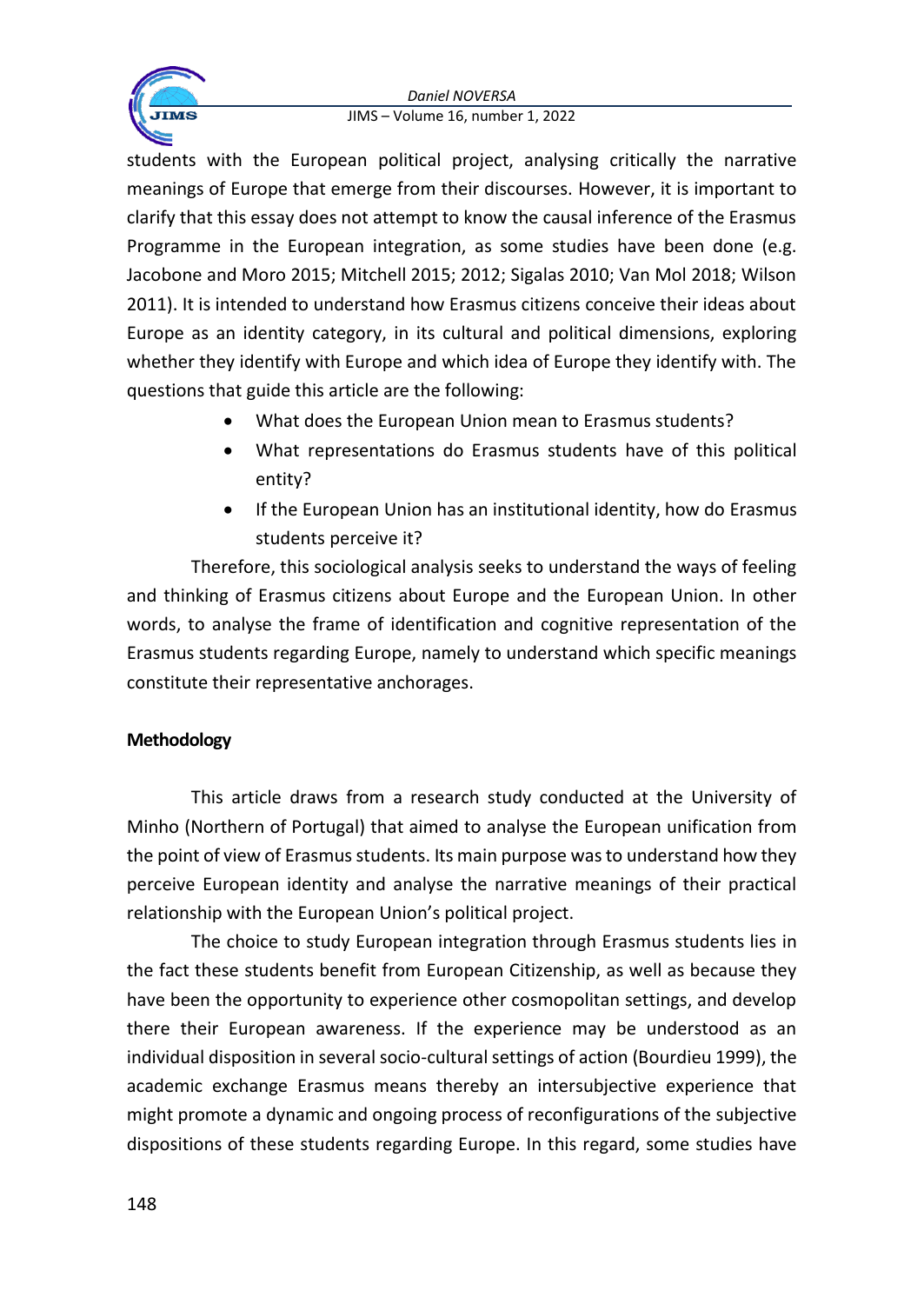

concluded that the Erasmus Programme contributes positively to the attitude changes about Europe, identifying more as Europeans those who participate than those who do not (Mitchell 2012; 2015; Jacobone and Moro 2015). Besides, this kind of mobility can promote a pro-social experience that supports the development of cultural comprehension, tolerance for others, and civic consciousness (Papatsiba 2005) because Erasmus students become receivers and carriers of culture within the Europeanisation process (Noversa 2018).

The analysis presented below uses data gathered from focus group interviews. In total, four focus groups were held: two constituted by Portuguese Erasmus students who had been abroad in other European universities and two with foreign Erasmus students in course of their academic exchange at the University of Minho. It was constituted a sample of sixteen $<sup>1</sup>$  respondents, using the snowball</sup> procedure. Despite a very small sample, the contributions of the interviewees showed to be very heterogeneous in terms of their perceptions about both political and cultural dimensions of the European project.

The recruitment of the participants was made in two autonomous processes. Foreign Erasmus students were recruited by contacting the members of the group Erasmus Students Network of the University of Minho. The Portuguese Erasmus students were recruited by email or through a Facebook group of students and former of the University of Minho. The selected corpus of interviewees is justified by the criterion of the diversity of the cases instead of saturation of the information. The focus groups were deliberately heterogeneous based on the following variables: time abroad, nationality, major of the academic degree, and host country/university.

Prior to discussion, the objectives of the study were explained to the participants, in order to obtain their informed consent. Therefore, all names used in this paper are fictitious to ensure the respondents' anonymity. The interviews were conducted in the university's facilities, such as meeting rooms and classrooms, between May 2016 and February 2017. On average, the interviews were about eighty minutes long. In all focus group sessions, the moderator has often taken an active role to overcome the insufficient answers to the topics that have been in discussion.

The interview script focused on the following topics:

• European identity: identifying representations and meanings;

 $1$ <sup>1</sup> This number is also justified by no attending of some students to the scheduled focus group interviews.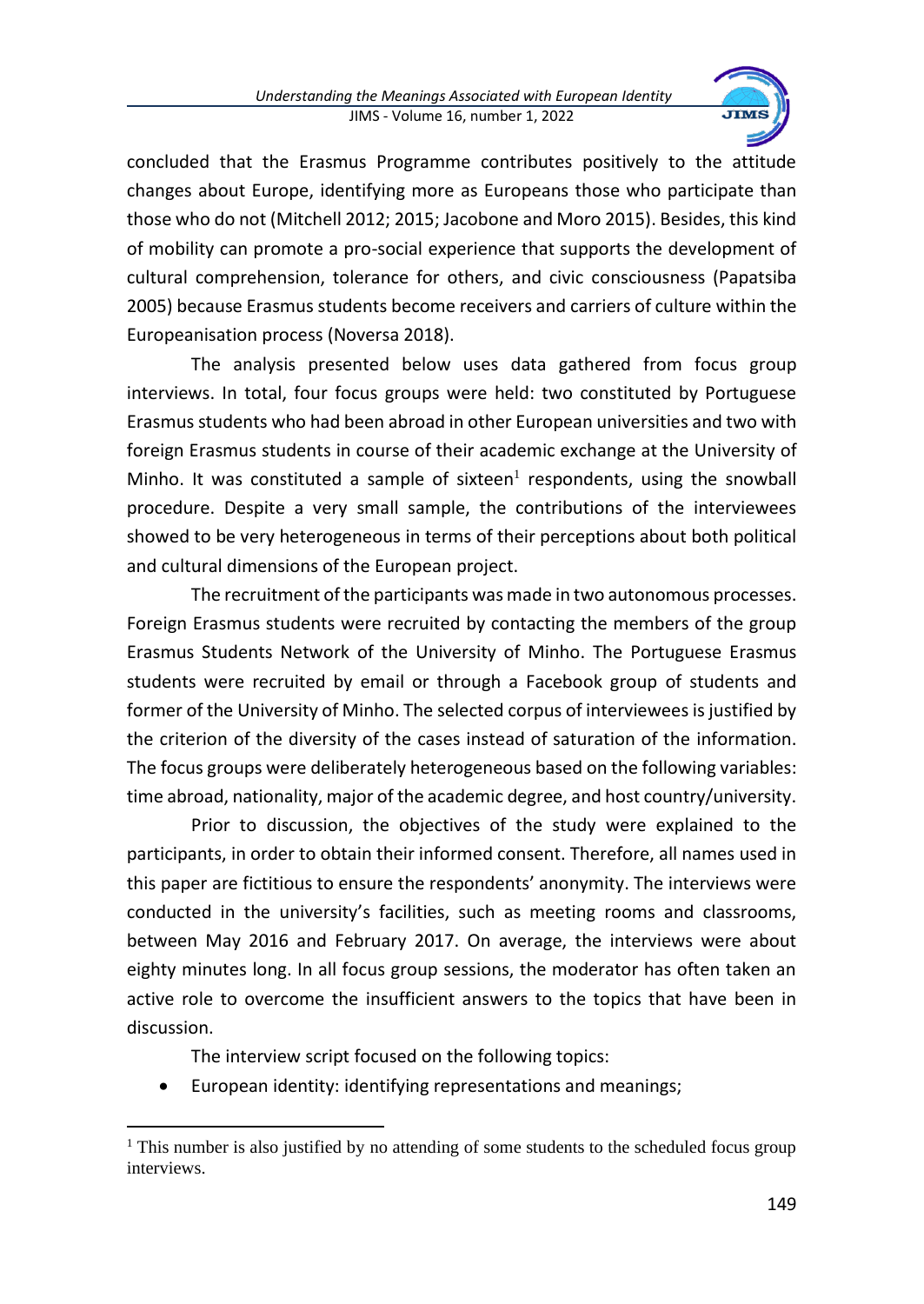



- Identifying representations and meanings about the EU and its flag;
- Identifying elements of perception and feelings about the performance of EU institutions;

All the focus group interviews were recorded and transcribed entirely and subsequently treated using content analysis, following the axial codification procedure (Strauss and Corbin 1998, 124–26). That is, the categories and subcategories suggested by the students' narratives were organised, synthesised, and compared according to the theoretical dimensions of the analysis. Regarding the interpretation stage, the information was compared and discussed through an iterative and inductive process (Weed 2008) within which the empirical data would determine the conceptual linkages with the theoretical and ideological background about Europe, European identity, and European Union.

# **Projected Europe: A Layered Analysis** *The meanings of Europe's identity*

When we think about Europe a lot of meanings reverberate in this entity. Europe's history, in its manifold cultural, political, and social revolutions, has had a profound relevance in the construction of a European common background, where ideas, values, and beliefs are widely shared by many of the peoples of Europe. However, European history was not just about unity, but also about successive topographic fragmentation and distinct ideological contention (Jenkins 2008). In addition, Europe is a space of cultural pluralities at the levels of national, regional, and local belonging. Thus, we cannot think about European identity without assuming national belongings as a specific lens through which Europe's meanings are fabricated. European identity encompasses a common historical-cultural heritage, as well as a plural cultural, ethnic, and linguistic map with variable interests and boundaries. Accordingly to sociologist Ulrich Beck (2017, 191), "Europe is not a fixed condition, is not a territorial unity, is neither a State nor a nation. In fact, there is no 'Europe'; there is the metamorphosis of Europeanisation, a process of continuous transformation." So, in the current context, it is necessary to question the place of Europe in the cognitive frameworks of European citizens. What do they think Europe is today? Do Europeans identify with such Europe? Can Europe represent more than geography? Particularly, for young Europeans who have been under the Exchange Erasmus program, how do they think the *idea* of a united Europe? How has *European*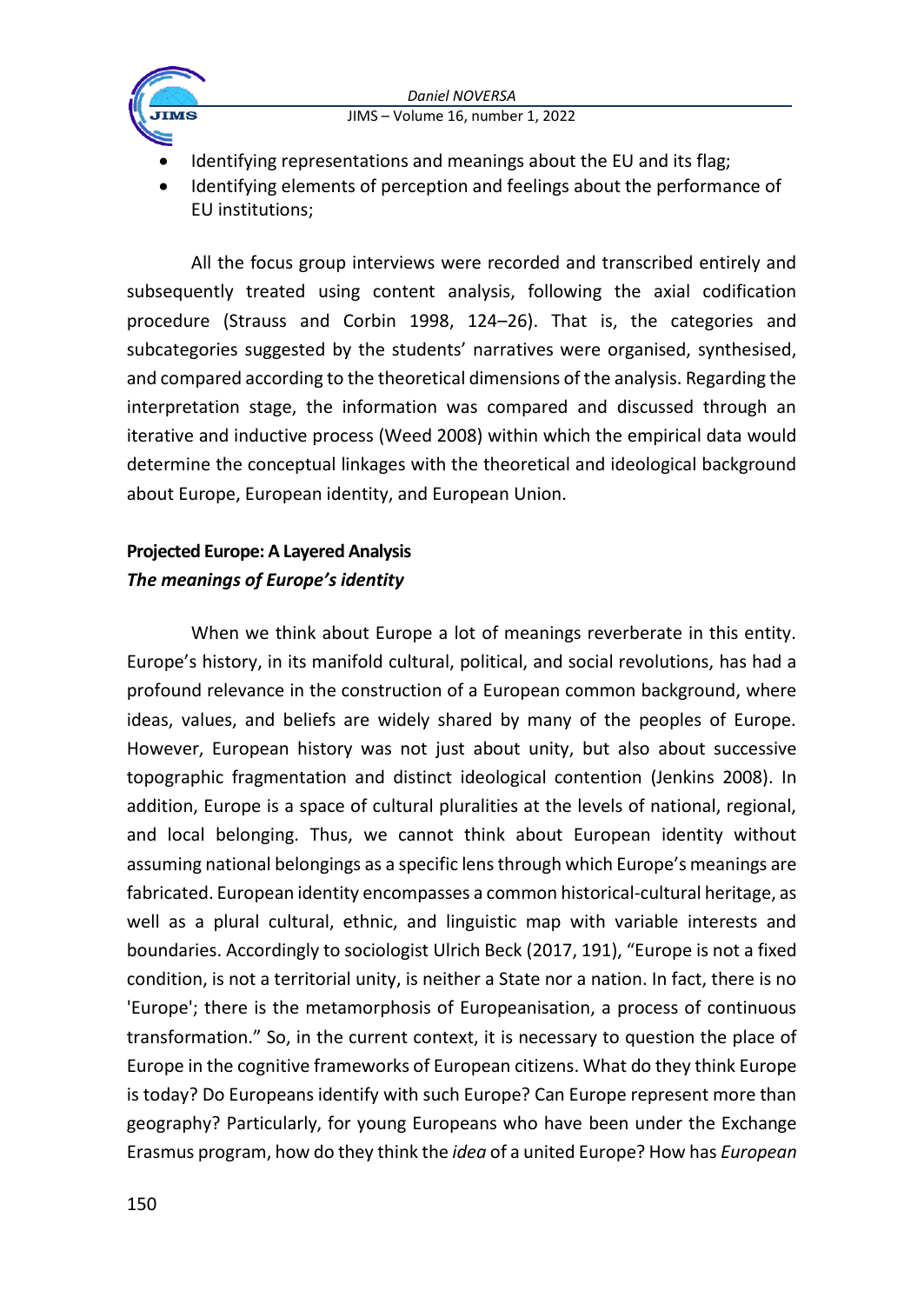

*identity* been shaped in the *habitus* of Erasmus citizens? How do their representations of Europe set up the identification with *European Union*?

In all focus groups, Europe as a theme unfolds in multiple meanings shaped by ambivalences and overlappings. Despite a European cultural model is being manifested, the identification is focused on a *historical Europe* and meanings are anchored in the memory of a recent past of conflicts and its overcoming after World War II:

Vasia [Greek] – Throughout history, all European countries have had many bad moments. Greece, Germany, Italy, Spain, England, all had bad moments and we must not forget them, as we say that "we are Europeans, we have culture, but how do we gain that culture? How we are thus? I think that in all ages, people knew the story and read about it, at least the rich, and somehow after World War II all came together, because of Italy and Germany everyone else suffered and then peacefully with them we were all together. (…)

Adrían [Spanish] – Same as Vasia, I think. For the same reasons.

Furthermore, the identification with Europe occurs at the economic and geographical levels, as well as in cultural diversity, regardless of a sense of unit:

Rebecca [Italian] – Now it's the economy. The first thing I think about is economics, because every day we hear on television, everywhere, people talk about the economy, in law, in Europe that controls the economy. So stop me, the first thing is the economy and I don't think the culture and the history… we are part of the same world, but with different weight and we had a different story. I think I have a story completely different from Spain when confronting Spain or Yugoslavia and the Czech Republic and many others. So, I don't think about history, I don't think about culture because I have a culture completely different from the others. But now, I think about the economy, because if you listen to "European Union", I think about economics and also as the Erasmus… I know, for example, that my university tries to send many students because they bring money from Europe. For us, it is a good experience and, for us, it is to know different cultures, but [at the base] at my university is to bring money from Europe.

Katja [Gernan] – Yes, I agree with you and I also think that the first thing that comes to mind it's just the geographic area, it's not really about history or ... It's more diversity than even unity or something.

In another group, all participants have stated that currently, they do not identify themselves with any dimensions of Europe. Their idea of Europe is strongly shaped by the image they have of the European Union:

Moderator – Thinking a little bit about the continent, but moving away a bit of the geographical idea, I would like you to talk a little about… Europe is, in addition to geography, associated with its values such as citizenship,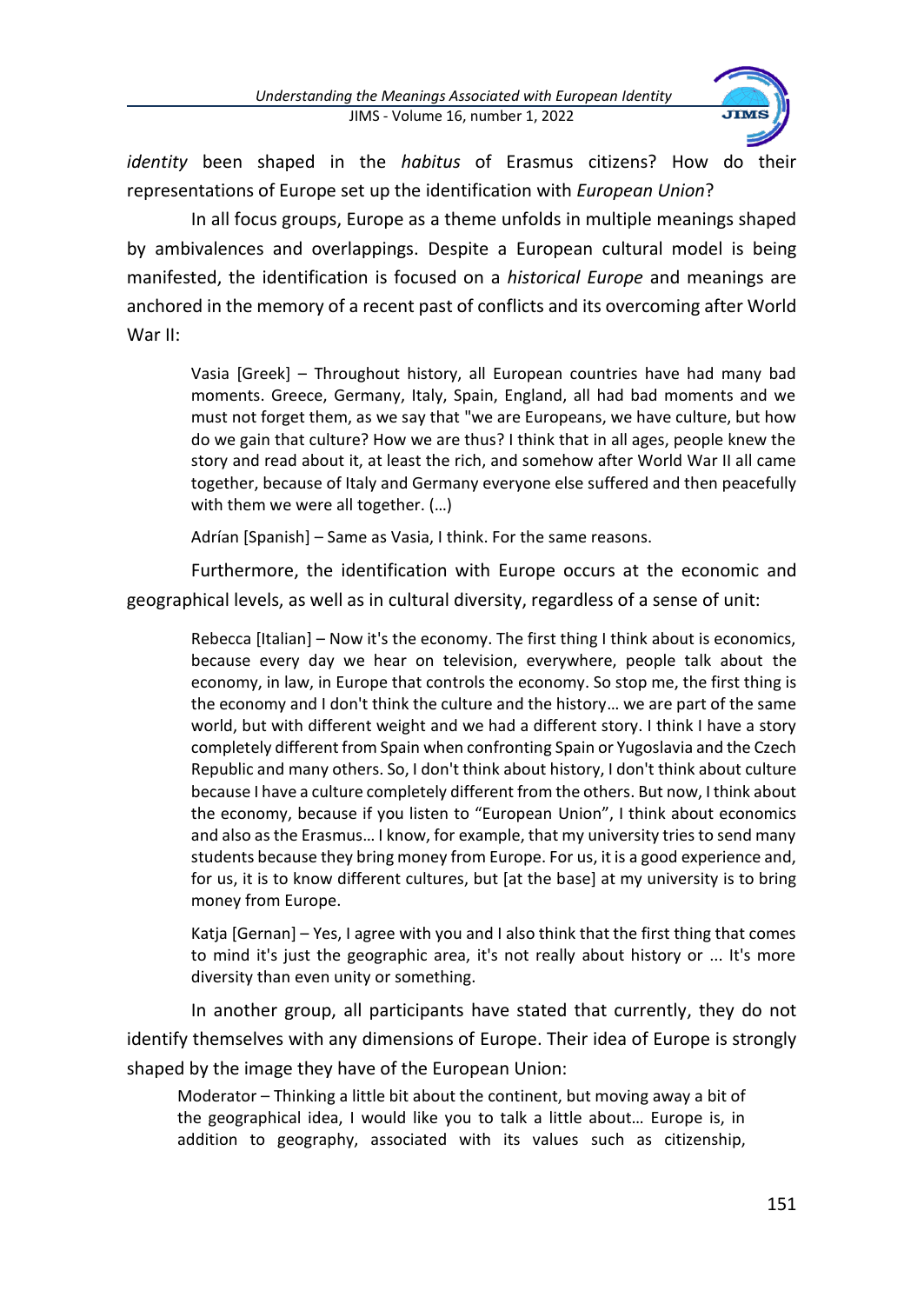

democracy, freedom, equality, cultural diversity, acceptance of differences, solidarity ... Do you identify Europe with these values?

João – It is like that, I… from what I studied the European Union, I think it was a

very interesting project in theory [laughs]

Carolina – It was not achieved.

Pedro – A little too ambitious.

João – (…) in the character of democracy I think so, I think it works relatively well, we may have countries like Spain, Italy continue a little with nationalism and a little repudiation with the European Union, but in general, I think it was a completed goal, now in terms of citizenship, identity, puff … solidarity, even of solidarity and acceptance of peoples ...

(…)

Carolina – There it is.

Pedro – The problem of the current European Union ...

Carolina – It's just paper.

Joana – Exactly.

Pedro – … is that the strongest pulled a lot towards them and the weakest did not survive.

Moderator  $-$  So, no one identifies with any of the dimensions of Europe mentioned?

Pedro – At the moment, no.

Carolina – Exactly, not at the moment.

João – I think they [short pause] ... they don't even exist.

Pedro – Because the initial idea [

Carolina – Democracy is going on, kinda.

Pedro – … this European Union no longer exists.

João – What do we have, we have a common economic space, we have the Schengen area that is collapsing thanks to Brexit and we have democracy. Whatever else we have, we have a Germany in charge… we have a *Troika*.

From the quotations transcribed, is possible to point out some positions: if for some students there are cultural differences, at the same time, they perceive also a continental unit; for others, Europe is united by the economy because there is no other place for the logic of unity. These positions allow us to sum up: if, on the one hand, there is a unity conception of European, on the other, there is no clear recognition that there is such thing as European identity. This *paradoxical logic* found in the discourses of the interviewees about the idea of Europe foster itself on the antinomies that exist at the heart of the discourse of European identity since its inception. This idea comes up with more clarity in the words of the Polish student, Ursula, that expressed an *ambiguous feeling.* She does not what to think about and what to expect from European identity, but even so, she considers that differences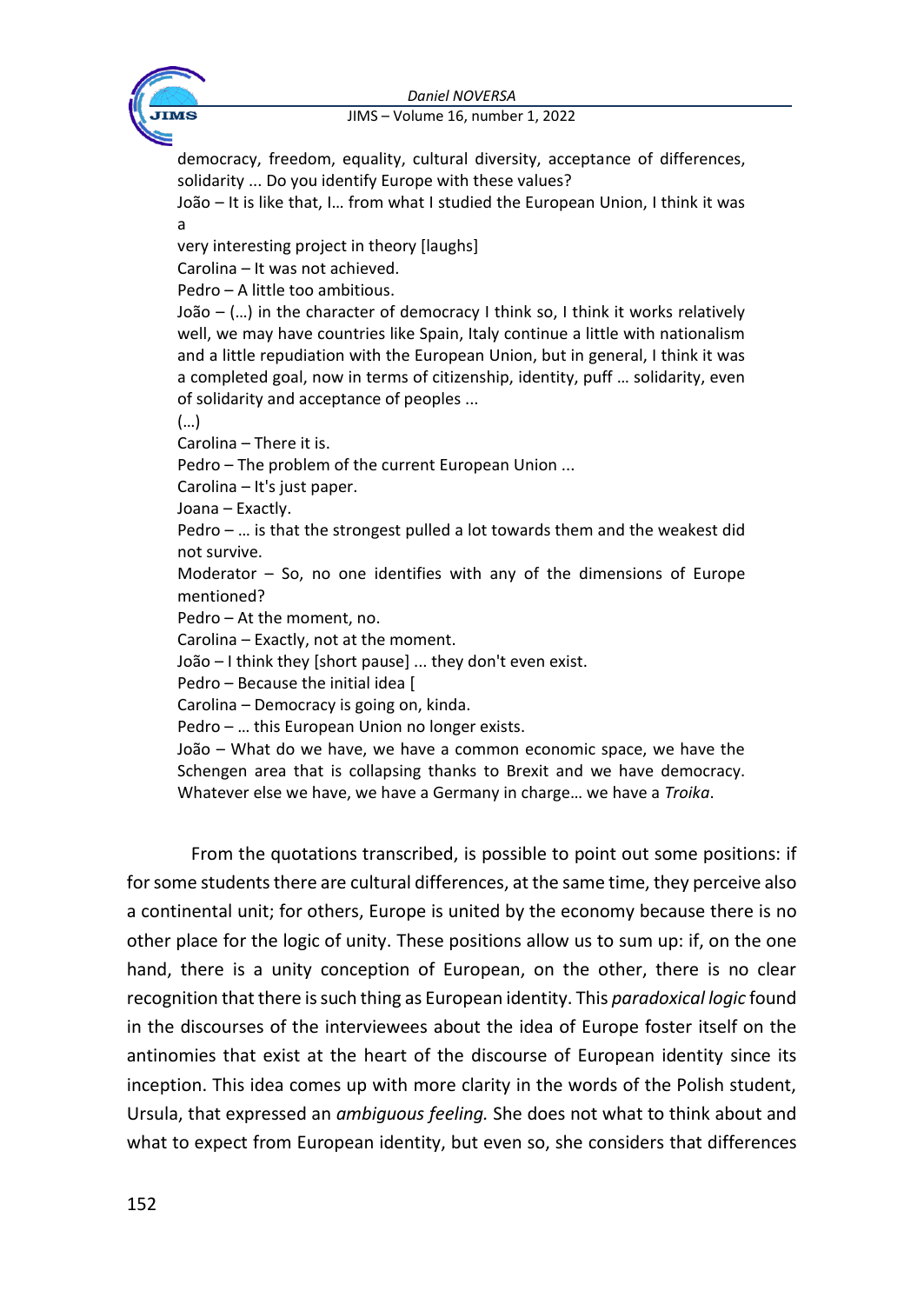

are not relevant enough to prevent her from feeling part of Europe and part of her country.

Usually, you don't think about it. For me, as I said at the first place, I feel Polish and maybe if I leave Europe, I could say: 'OK, I'm European like polish 'but you don't see these great differences. Okay, even if ... I can see many differences here in Portugal, I can still say: 'it's Europe'. I don't see many differences, so I can really divide myself (…). (Ursula, Polish)

Moreover, we can see a theoretical clue in the question of identities in this statement. That is, the *ability to choose*. When the context of action changes the response might be different, depending on several circumstances. Therefore, with the excerpt above, Europe can be, in fact, a choice along with national loyalties because this does not block both levels of belonging; they can coexist mutually (Kohli 2000).

It is also in this dispute that the logic of European unification is played. The idea of a united Europe is not and has never been a consensual idea. Marked by ambiguity as well as antagonism, the idea of united Europe has been declined by multiple variations. So, the positions that emerged in the interviews still reveal this dispute for the definition of the concept of European identity. Moreover, we may identify a handful of superficial ideas and vague phrases that have been proven these subjects are alien to them or poorly thought through. In this sense, it is possible to conclude that for most interviewees, Europe appears as "an abstract category, conceptually vague and experientially intangible" (Armbruster, Rollo, and Meinhof 2003, 888–89). Therefore, it is evident here the essentialist myth in the discourse of the identity construction of Europe. According to Delanty (1995, 132), "Europe is simply too large and too abstract to be imagined in a meaningful sense", since the process of building a collective European identity does not depend upon the creation of a specific community, like a nation-state, but communities where narratives circulate, creating overlapping and concentric identity belongings (Eder 2009).

Finally, from the content analysis of the narratives also stems the nondifferentiation between Europe and the European Union for the interviewees. Any reading about Europe is based on what they think the EU is today. In other words, some students make no distinction of Europe as a continent with a historical and cultural heritage and Europe as a political and economic project of unification. Thus, this often overlap between Europe and European Union confuses what is, on the one hand, a cultural project of identity and, on the other, what are the institutional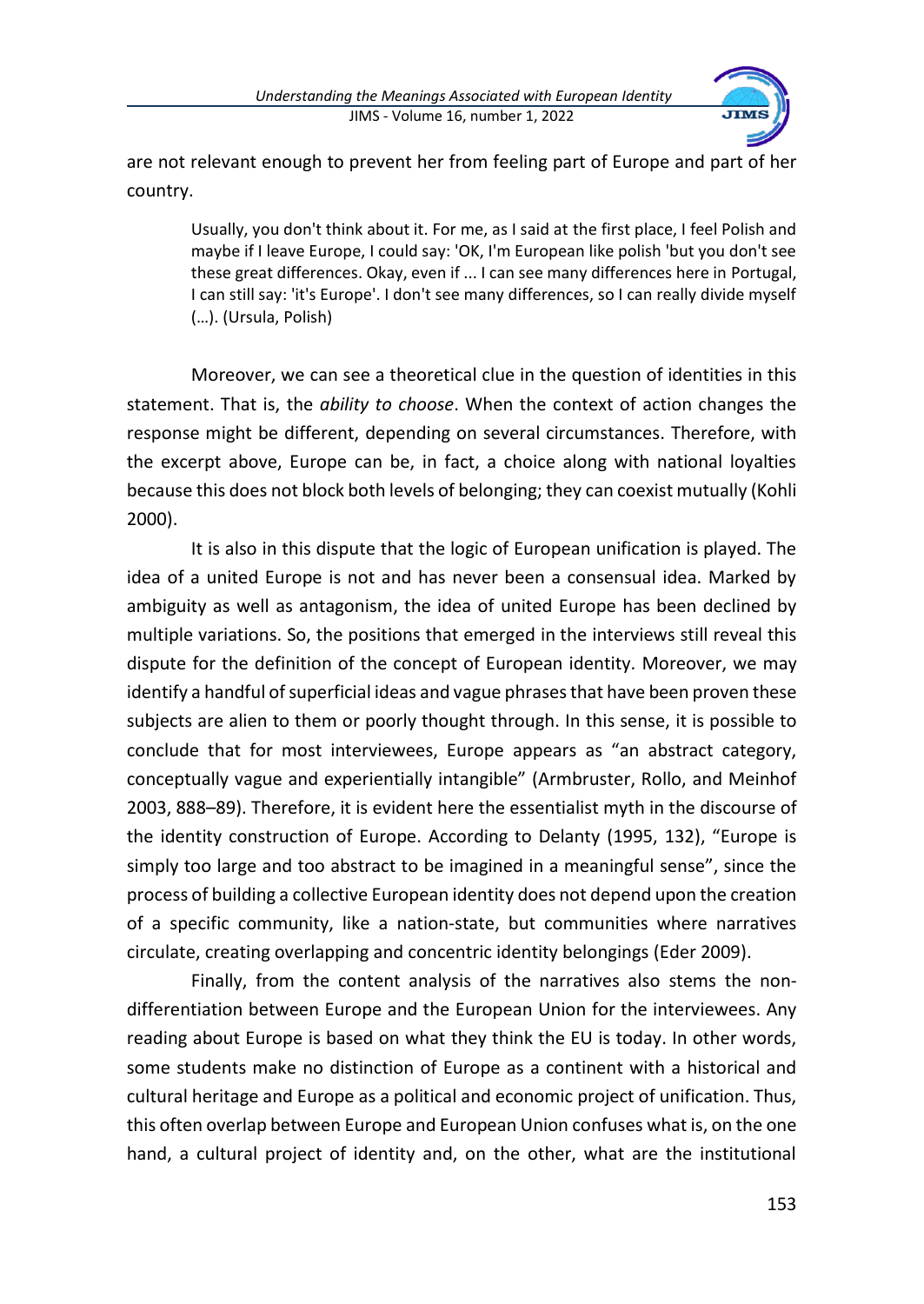



practices to mobilise the citizens to a project of Union with common economic and political interests. However, this category is not very new. There have been some studies that specifically have detected this one; Europe is often synonymous with the European Union in everyday life narratives (Armbruster, Rollo, and Meinhof 2003; Ribeiro 2011; Noversa 2017)

# *European identity as an identity-project: European Union and instrumental identifications*

Identities are the result of symbols and narratives that are given to us in historically contingent contexts of communication and which serve as a catalyser for collective identities (Eder 2009). In this process, boundaries emerge from cognitive processes and institutionalised cultural discourses, represented by symbols that serve as codes of communication and identification among the members of such a group or community (Elias 1992). Identities thereby delimit spaces of action and normalise regimes of belonging through communication networks and symbols. In this sense, post-war Europe reveals itself not only as a phenomenon of *deterritorialisation,* but also as a *territorial institutionalisation* project (Eder 2006, 260) with the opening of borders<sup>2</sup>.

The integration process started by producing and reproducing a European*habitus*. On the one side, by operationalising a performative narrative of redemption of a traumatic past (Ribeiro 2013) and, on the other, through a policy carried out by the EU institutions, translated into the official discourse of self-celebration, which began to produce an imagined cultural community (Sassatelli 2002) under the motto – "unity in diversity" (Lähdesmäki 2012). Also, European political culture was embodied through the creation of institutions, such as a Parliament, a Commission, a Council, and courts. All these institutional arrangements have had a normative impact on the perception and political legitimacy among the European citizens and member-states. In Michael Bruter's words, "European integration has transformed the very nature of the borders between member-states, and also those between the European Union and its neighbours, modifying the 'other' to which we might expect

<sup>&</sup>lt;sup>2</sup> Its borders have shaped by a new meaning as a result of the successive enlargements, such as the borders created when was founded the Single Market and the succeed endoveour of the "Schengen Area", creating then a interconnected space for the circulation of European citizens among Member-States. This led the European Union to conquer a concrete space for its governance and border control.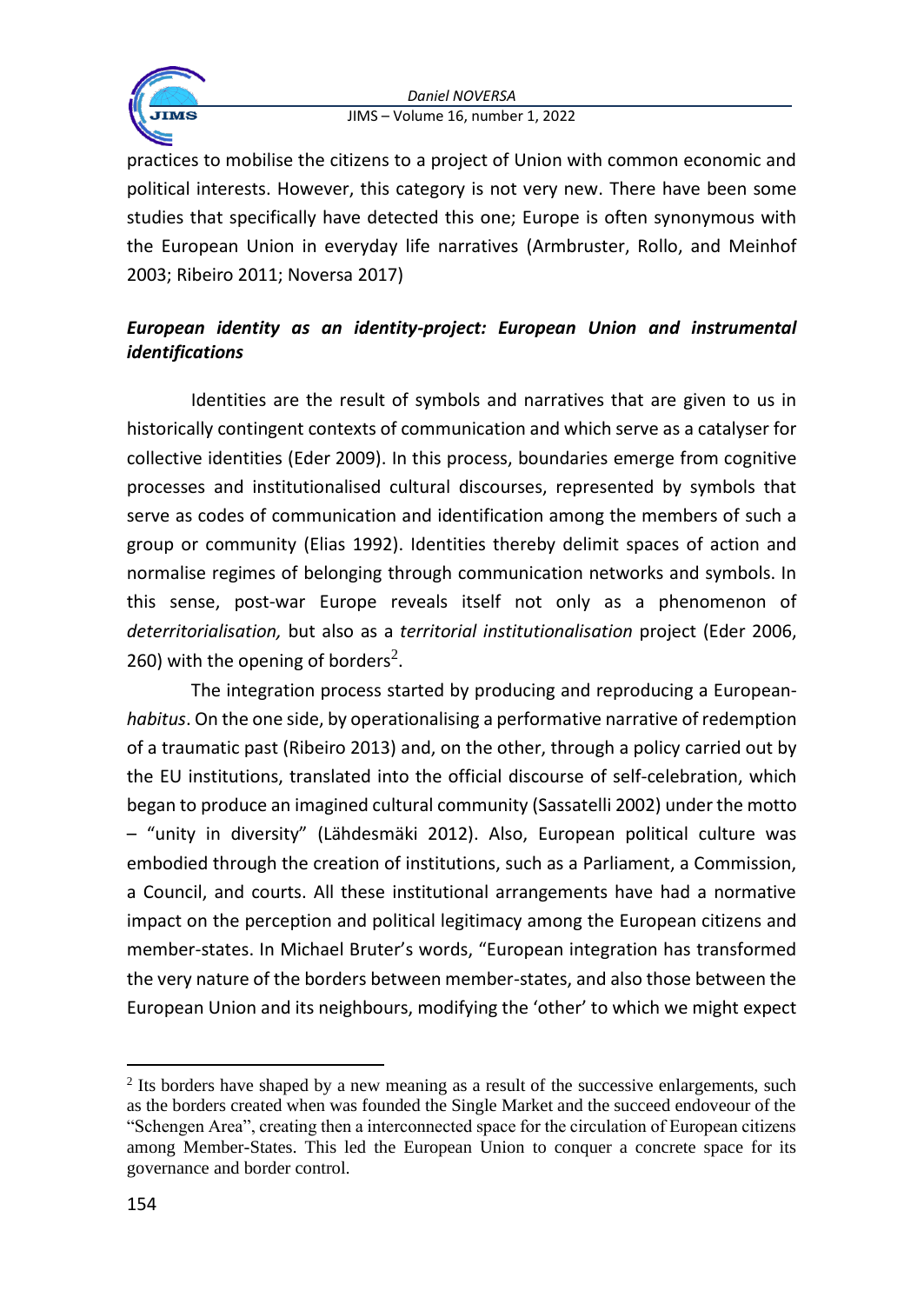

citizens to oppose their own identity" (Bruter 2004, 22).

Another process that has come from the Europeanisation enterprise was the creation of symbols and initiatives that have materialised a European project in the everyday life of millions of Europeans, producing in analogy to the expression of Michael Billig (1995), a *banal Europeanism*. According to Hans-Jörg Trenz (2014, 10) "banal Europeanism" is a way of socialisation Europeans who implicitly accept a change in European society instead of an explicitly consented process. Also, it could be seen as a subconscious process that normalises the European Union as a polity. In this sense, how are these symbols being incorporated and which meanings emerge from the discourses of the Erasmus generation?

To analyse *Europeanness* among the Erasmus citizens was chosen the EU flag as a concrete element to evaluate the Erasmus students' belonging identifications with Europe. According to those who have studied the nation (Anderson 1991; Smith 1991), the flag is one of the symbols that represents the unity of a national community where several meanings are embedded and inscribed from shared historical memory. The blue flag with the twelve golden stars, created by the European Council in 1955 and officially adopted as a symbol of the European Community in 1986, is now recognised by all: it systematically follows the national flag in official events and we can see it every day in posters and documents announcing the European Union's support for diverse projects, as well as on driving licenses, on car license plates, and passports. When asked in the context of the focus group interview what European Union's flag stands for, the meanings emanated were multiple and ambiguous.

Starting with those who identify with the EU's flag. It either represents an experience of peace, freedom and mobility or represents a symbol of sharing a common culture:

Jessica – I like the European flag because I like the European Union and it shows that we are united stuff [

Moderator – But as a symbol of the European Union, do you feel connected with the flag?

Jessica – Yes.

Moderator - In an emotional, affective way or in a rational way?

Jessica – Also emotional way. For me, the European Union is also a symbol of peace because we can be sure that it won't be a war again. Maybe it will happen, you can't say never, but is also a symbol of peace, for example, we have the same currency, we wouldn't be so stupid to attack a country that has the same currency because it would affect us as well. So, it's like a symbol of peace, also of freedom, that I can travel everywhere and that's why I feel also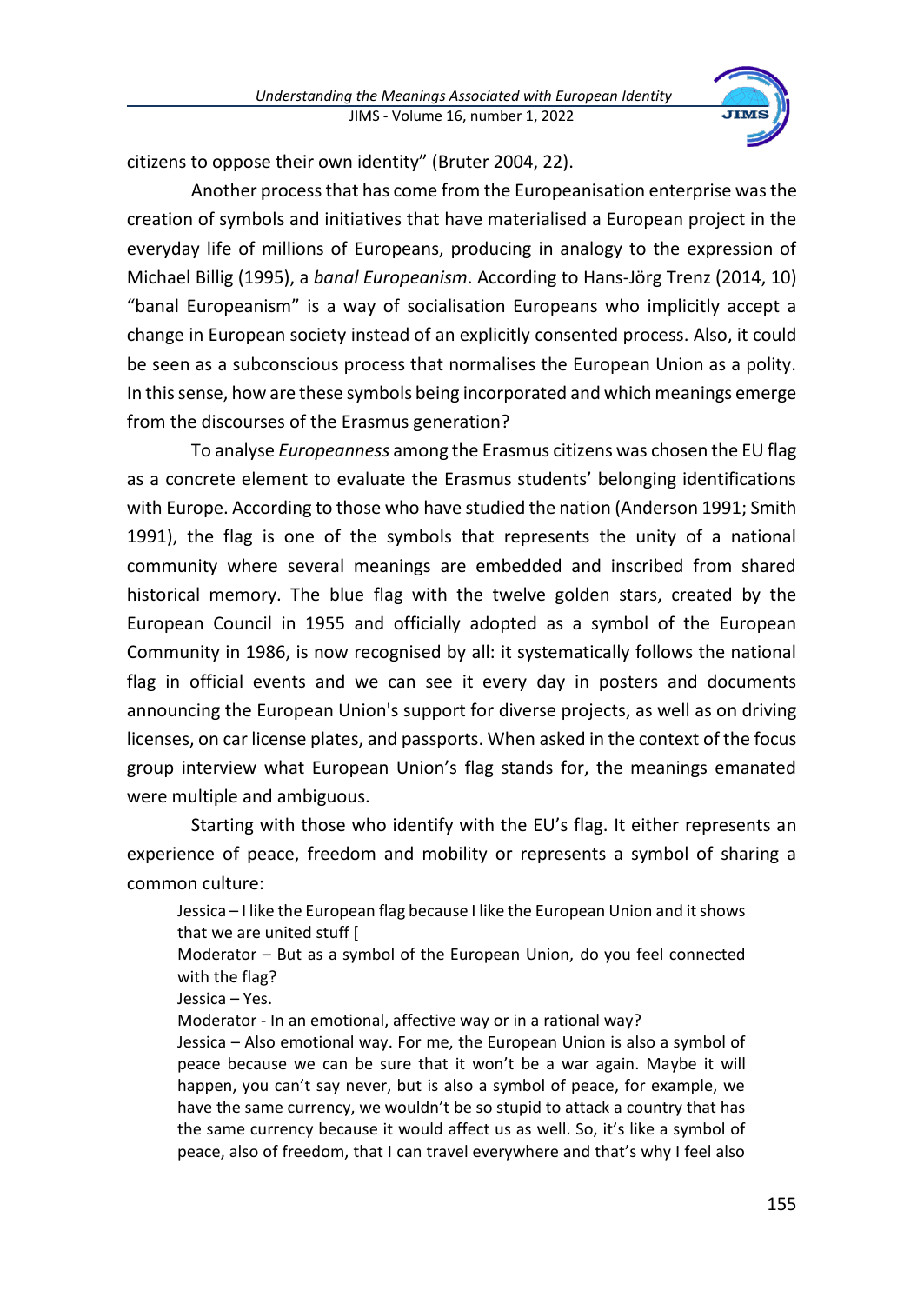

emotionally. It's something that my grandparents never experienced, for example. When they were young never experienced that was so easy to go everywhere in Europe and that we have the guarantee, at least, a Europe of peace. (Jessica, German)

Para mim neste caso representa bastante (…) Mobilidade, ideias comuns… (Miguel, Portuguese)

Eu também concordo com a mobilidade (…) num certo aspecto é mesmo a nossa identidade, porque nós realmente dizemos que somos europeus (…). (Catarina, Portuguese)

Para mim a bandeira da União Europeia representa uma partilha de culturas e identidades (…). (Carolina, Portuguese)

For those who do not identify, the flag can either represent the European Union in an economic sense or a symbolic representation that forges a certain unit, which delimits the "us" of "them":

Rebecca [Italian] – I think now this flag doesn't mean a lot because we have a lot of problems inside Europe. (…) For me, it doesn't mean anything because is based on economics, not on culture (…).

Adrián [Spanish] – I agree with Rebecca. I know that in some ways this flag represents us but in the end, I don't think like… the perception I have, it's… like Rebecca said, is a superior economic authority we have, more than like symbolism Union between Europeans.

(…)

Vasia [Greek] – I agree with him. I think it's not a European Union. Since it came, after, everyone is separated, there is a kind of "wars" between Greece and Germany or Spain and Germany. (…) I think it's not about the Union. It offers many great things, sometimes cultural, but is mostly about economic sense. Katja  $[German] - (...)$  I agree with them most of the things that you said, I don't really identify with it but for me it represents Union.

Moderator – The flag of the European Union, what does it represent for you? João – Unity, communion, sharing of values, Schengen space… [

Joana – Yes, Schengen area.

João – Single currency… and cultural space. [

Pedro – Let it be a flag shows… our European flag… I don't know how to explain it, that shows that we are all united, that it is a single flag for all [ Joana – Yes.

Pedro – Later, it turns out that we are just one, I don't know…

Joana – That demonstrates unity.

Pedro – This is also a bit… the European Union scene.

Moderator – So, for everyone, this flag means Unity?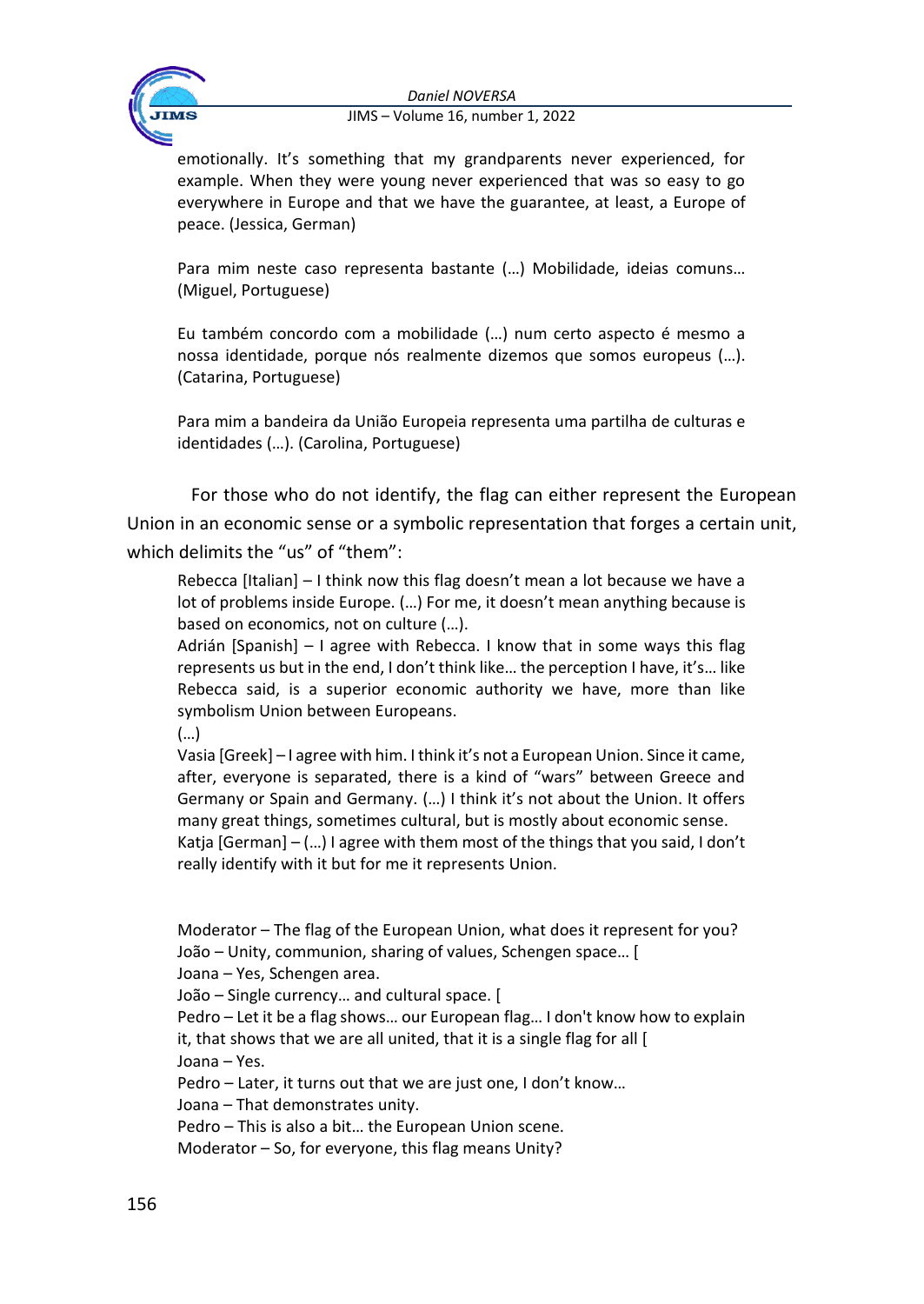

Joana – Yes. Pedro – Yes. João – At least the idea of… [ Carolina – It may be the idea they [european elite] want to show [ Joana – Exactly. Carolina – …because in fact this is not happening. Joana – Exactly. Moderator – Yes, but what does it really represent for you? João – Nothing. Joana – Exactly. João – … personally nothing. Carolina – Nothing in particular, when I went on Erasmus, we were all from the European Union and I didn't feel union, we weren't all the same. João – The national character is still very present. Joana – Yes. João – Fortunately. Carolina – Yes, I think so too. We cannot *lose* our identity just to show that we have one.

This last excerpt highlights and allows us to understand that their knowledge about the symbols of the European Union is surrounded by a lot of doubts. Mainly, in the last intervention performed by Carolina, is emphasised the verb "to lose" our (national) identity. This reveals that for some European citizens the perception they have of the European symbols remains a sign of an "anti-national" plan (Bruter 2004, 30). That is, it would involve a certain loss of sovereignty over national symbols. Overall, the European Union flag for most respondents does not play an affective bond of belonging, because only a German student, Jessica, expressed explicitly that emotional bond with the flag.

In short, the flag either serves the function of representing a certain unit of Europe from the outside or is purely the representation of an economic bloc. From here is just possible to state which are the primordial meanings associated with the Union. The European Union can be understood as a space of freedom, economic cooperation or prosperity, etc. All of these categories could be part of the frame of identification that Erasmus citizens interviewed have to the Union project, less than is a truly political association. This latter dimension has always been silenced in all focus group sessions. This is already a relevant conclusion. Showing us how the European identity project is being imagined.

According to Michael Bruter (2004, 26), "understanding political identities implies a need to understand what those formalised communities might predominantly represent in the imaginary of an individual." In this sense, it is needed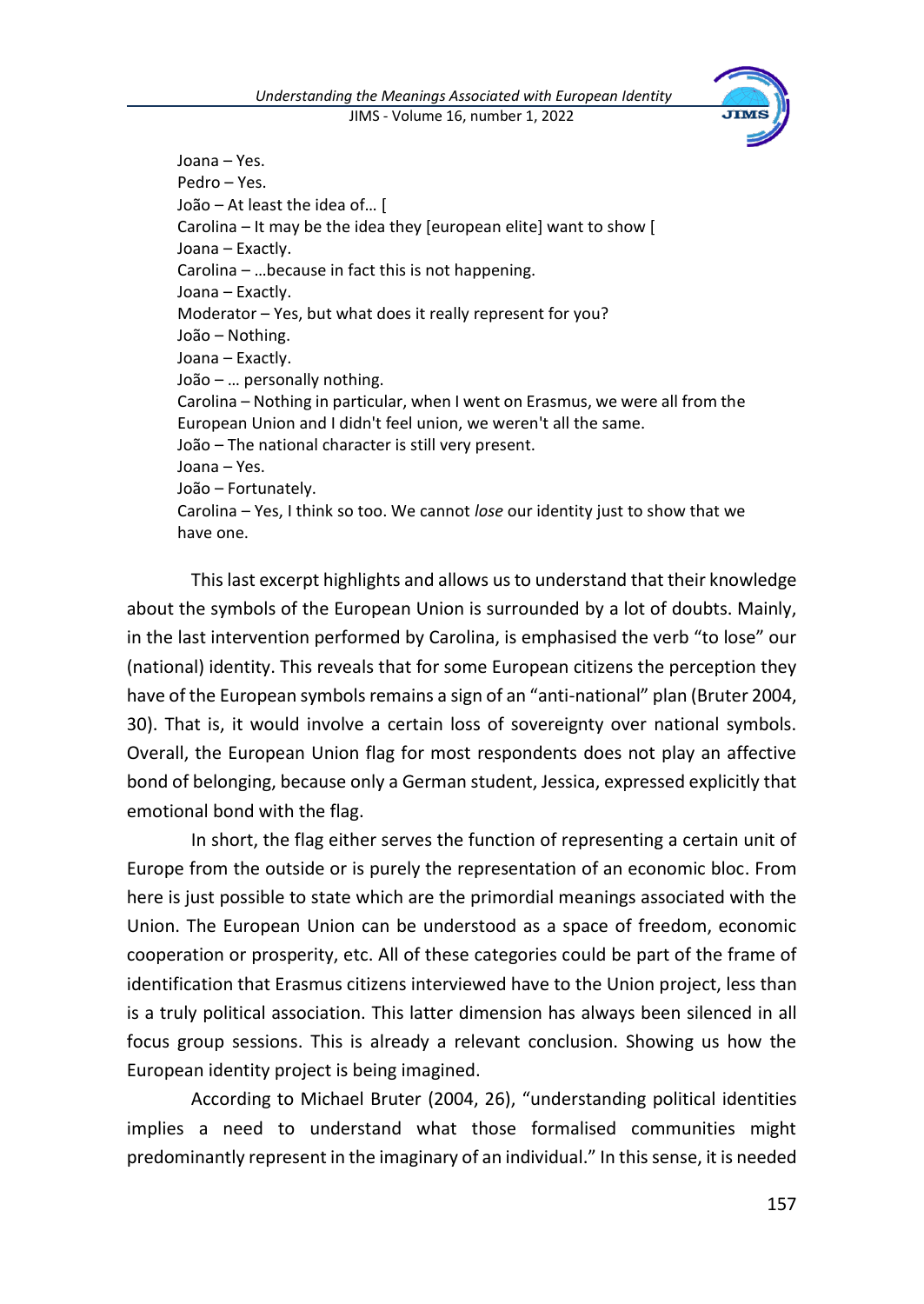

to look into the meanings that the Erasmus citizens attribute to the European Union's political project. What represents the European Union for Erasmus students? Overall, the results are the same: the EU either represents an economic bloc or an entity that gives them material and practical advantages for crossing borders easily among member-states:

For me it's like: 'of course, I can work abroad'. I can work I don't know where because we don't need a visa and it's easy to stay, I don't need to care about anything (…). (Jessica, German)

The positive thing is that you travel in Europe without a passport and is simpler. (Rebecca, Italian)

João – (…) Europe has two very strong points I think the Euro, which is the Schengen Area and the common economic space. These are, these were where Europe managed to be happy and managed to really implement itself and the European Union managed to make its project assert itself. Now, when talking about such social and specific concepts as citizenship, cultural identity… Carolina – I think, basically, sorry to interrupt you, the European Union project is an economic project essentially they don't think about the social side as much as it should be, because if the European Union collapsed we would have a big problem of currency, for example.

In the focus group, the European Union was never mentioned explicitly as a federal project that has had the purposes of a political ideal of peace and sharing sovereignty among democratic states in Europe. For most respondents, the European Union is synonymous with the economy, a sign of benefits and a metaphor for freedom to travel, study and work without having to show a passport.

An explanatory hypothesis could be given for this Erasmus students' perception. At the beginning of the European unification, the idea of a united Europe has arisen, above all, as a political ideal of peace and democracy rather than an economic one. But throughout the following decades of profound economic prosperity, along with a global capitalist ambition, made European elites forget about the Union's political mission in the middle of the economic priorities. Also, it is relevant to notice that *Social Europe* has an inconspicuous presence in the discourses produced in the context of focus group interviews. The categories most mentioned were the *economic* narrative and Europe with its material and practical advantages, namely the easy way they can move throughout the space of the European Union without strict cross-border control procedures: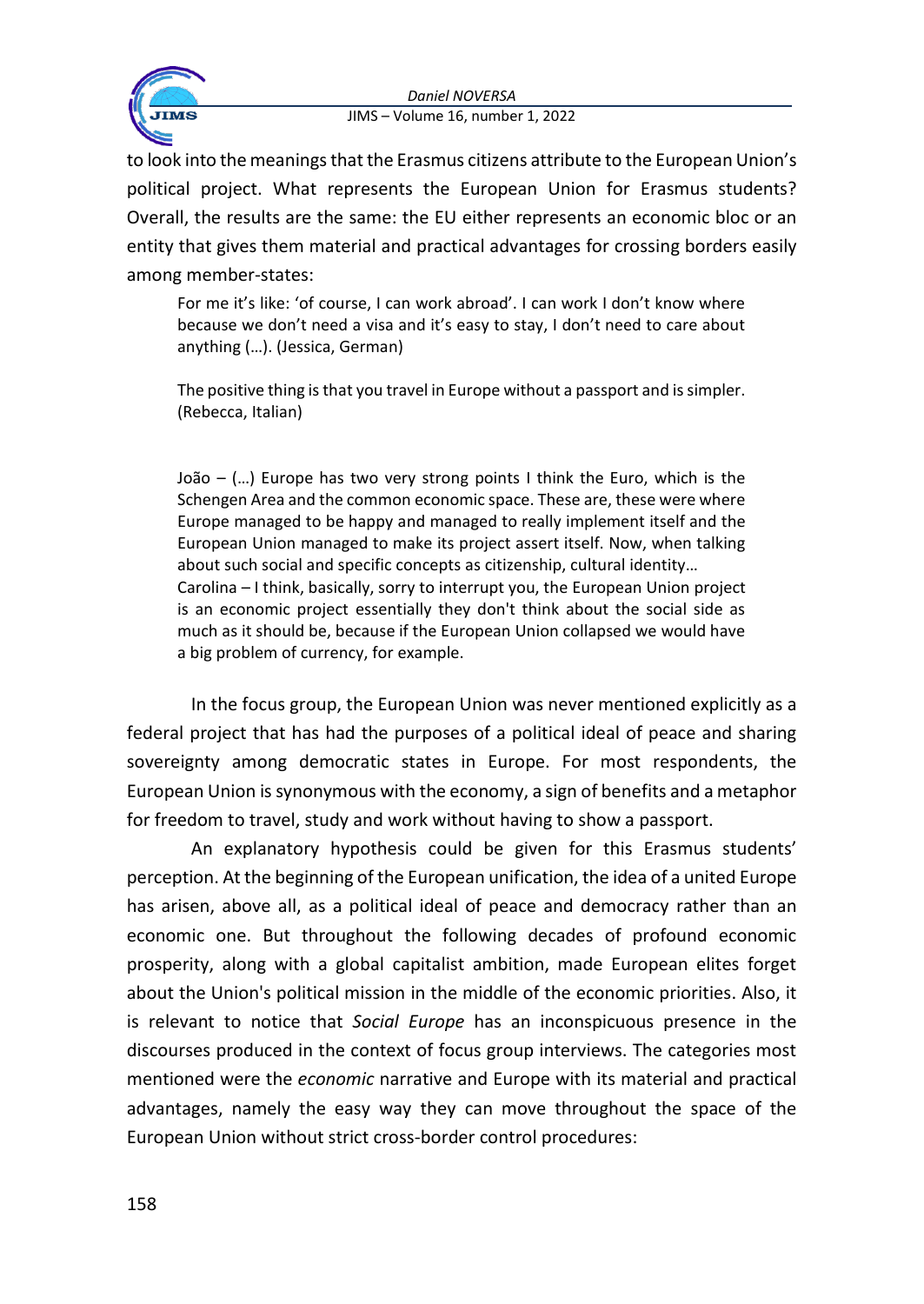

For me, the thing that is most important is that we can work and we can go anywhere you want without the visa. (Kenan, Bosnian)

I'm really happy I don't have to use it [passport]. (Michele, Italian)

Taking on the empirical data as a whole, the EU's ideals as a project with a mission of peace, defence of democracy, cohesion and social protection were undoubtedly steamed up from their discourses. As it was able to verify previously, the European Union has taken on the representation of an association for the fulfilment of economic cooperation, rather than a reference at the cultural, social or political levels. That is, the meanings that have repeatedly emerged in the focus group interviews were those associated with economics and mobility more than the cultural or political categories. To sum up, the findings have suggested that the discourse about European Union is more focused on economics and material identifications, which leads us to bring up the statement delivered by the Greek student, Vasia, who said: "[being] European is mostly about economics."

## *Meanings of the practical relationship as citizens of the EU*

European identity depends on the political success of the European Union institutions. So, in the context of the European crisis is necessary to ask if they do feel like members of the European Union. What does it mean to be a citizen of the EU? Is important to be part of this political community? What kind of European citizen? If the mobilisation of Erasmus students' meanings for the European Union is made in the formula of *benefits* and *advantages*, their perceptions about the practical relationship of the European political community are negotiated in the same formula: *we are European citizens because becoming a European citizen implies advantages in cross-border mobility.* 

However, being a citizen involves identifying with citizenship, and feeling member of a political community. Beyond they identify the practical advantages of being citizens of the European Union, nonetheless implies that they foster a feeling of belonging. The excerpt transcribed below is embedded with ambiguous and ambivalent meanings. Concretely, in the interventions of Adrían and Vasia, we may realise that there is no feeling of European Citizenship. Furthermore, both alleged that something affects them but the practices of EU institutions do not appear decoded for them, as well as they manifest difficulties in defining which limits of what classifies them as European citizens.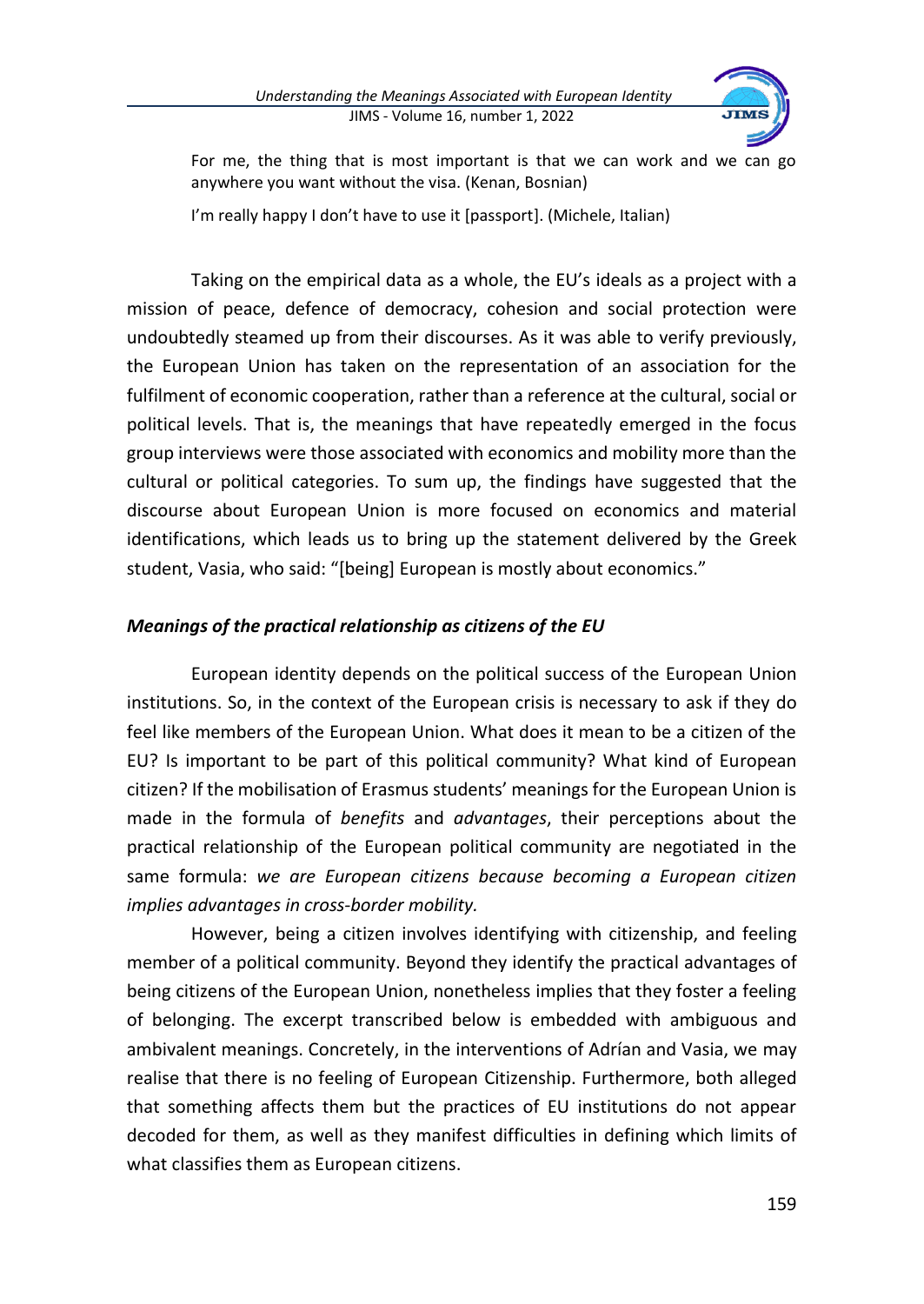

Katja  $[German] - (...)$  it's a good thing for me, I have many good things from it but happens by choice so it's something I'm thankful for because I think I have many things that are easier for European people. But it's nothing I would be proud of or I would identify myself like a present I received.

Moderator – Ok. The rest of you, European citizenship…

Rebecca [Italian] – (…) just for that reason I think that we don't feel like citizens of Europe because we didn't know anything about parties, the Europe government. Only a small part of the Italian people votes in European elections. I remember that and just for that reason, I don't feel like a citizen of Europe.

Adrián [Spanish] – Well, it's a bit the same thing they said and to add something new I feel a European citizen in the way that the stuff that is decided in the parliament affects us. As Katja said before, it's a nice thing to take your car from Madrid and you can drive to Berlin, and you can do it without borders. It's a good feeling but I wouldn't say it's a citizenship feeling, I don't know how to explain it. I feel part of it because things affect me but it's not a belonging feeling. I can't describe it.

Vasia [Greek] – I think like it's not a good or a bad feeling. It depends on the country that you come from in Europe because someone that doesn't know maybe "You're European. How do you feel good?" It's not the same for an Italian or a Spanish or a German or a Swedish. It's not a feeling that we share, to be Europeans, and I don't think that we feel that we belong to the European Union. Europe ok, just a continent, but just a continent.

These opinions appear in the students' discourses because the logic of the European practices is still made without the classification systems that clarify the practices for the individuals. In fact, European identity is a non-institutionalised identity in the sense that still missing the classification systems that order the social experience of the individuals in the field where they act or identify (Bourdieu 1999). Thus, it is clear that the European-*habitus* that the interviewees carry up is still very limited, since the symbolic capital they hold about the European political body does not offer either a frame of reference or an ability to deal with the multiple situations that make up the field in which they move and interact (Goffman 1986). In this regard, a reason could be pointed out. As it is the political experiences in Europe continue to be interpreted exclusively through national affairs (Sierp 2014). Overall, it seems to be that the feeling among Erasmus students interviewed and laconically expressed in the words of the Greek student, who said:

I think that being European is not like being part of Europe, but you just stay back, you can't do things so you just watch things going. But you're a kind of part of the history, you can say: "I was born there", but you didn't fight for anything, you weren't involved in anything, you didn't vote. (Vasia, Greek)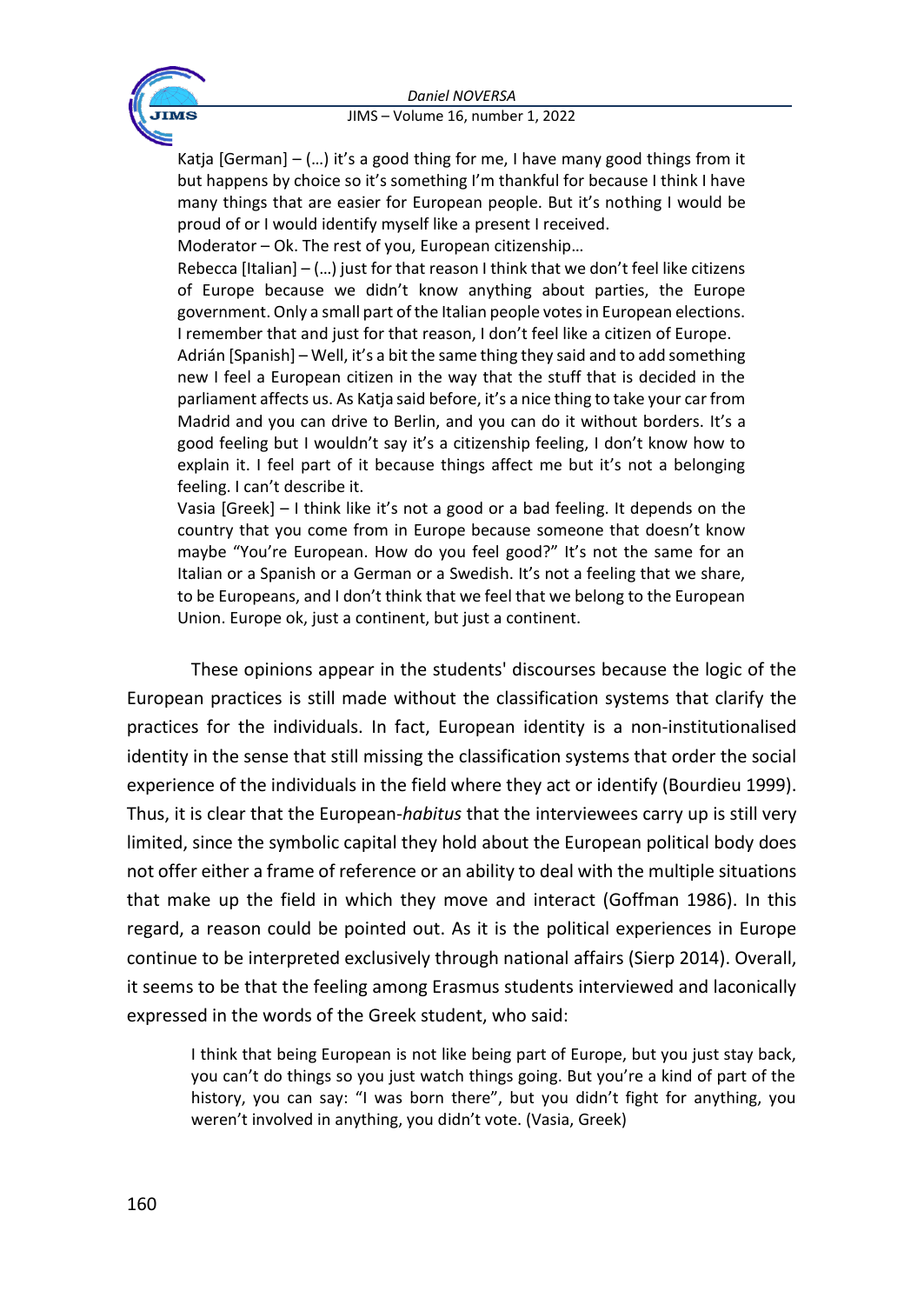

What has been the role of the European Union institutions in building this political community? From the interviews with Erasmus citizens, there is an idea that becomes very evident and that expresses so well the meanings that we have been arguing: the European institutions are not working hard enough to make Europeans feel closer to the European Union and are not being strong enough to integrate and communicate with its citizens. As the arguments highlighted in the excerpts below, the respondents take a very critical stance on the direction that the European Union has been tracking. In this respect, the words of Carolina and Rebecca were very eloquent, recognising the erosion of values such as *social protection* and *political solidarity*:

In general, It[EU] is not responding well to them [your problems], because the *group* of the European Union is weakened, above all now because of *Brexit* and all that, I think that they are not keeping the values of the European Union safe, they are failing to respect what it means to be European even for the way they are treating, for example, the refugees in Greece and other countries as well. I think you're losing a little bit of that, and how we are going through a crisis… I think of identity too. Now, as we are about in a crisis of values. I think that the European Union is failing to keep its values safe (…) losing legitimacy (…) because the European people identify themselves as being a multicultural people, a people of solidarity and we are not respecting that. (Carolina, Portuguese)

I would like to have equity in Europe because, for example, about refugees, in Italy, we have a problem because we are the first country that they meet when they arrive sometimes. So, I think if we have more equity in an organisation it could be useful. I say refugees only as an example, but I think that if we can help each other it would be useful. Now, I don't know. Sometimes they change, they hide, they close the borders. So, borders are built again. I don't think that Europe one time in the future will be broken, I don't think… but I really hope that something can be changed, more equity inside, between us, between our country because, now, it's obvious that there is a pyramid and we can't decide in an equity way, I think. So, maybe one day I can feel myself a European citizen. (Rebecca, Italian)

Although the European unification process has created new types of powers and has achieved great political accomplishments, namely the institutionalisation of European Citizenship, the last two decades of crises (e.g. the 2008 economicfinancial crisis, the 2015 refugee migration crisis, and Brexit) have revealed the antinomies of the European political project. In concrete, from the last excerpts transcribed, the Erasmus students were able to perceive the differentiated solidarity that has been installed in the political practices of the European institutions.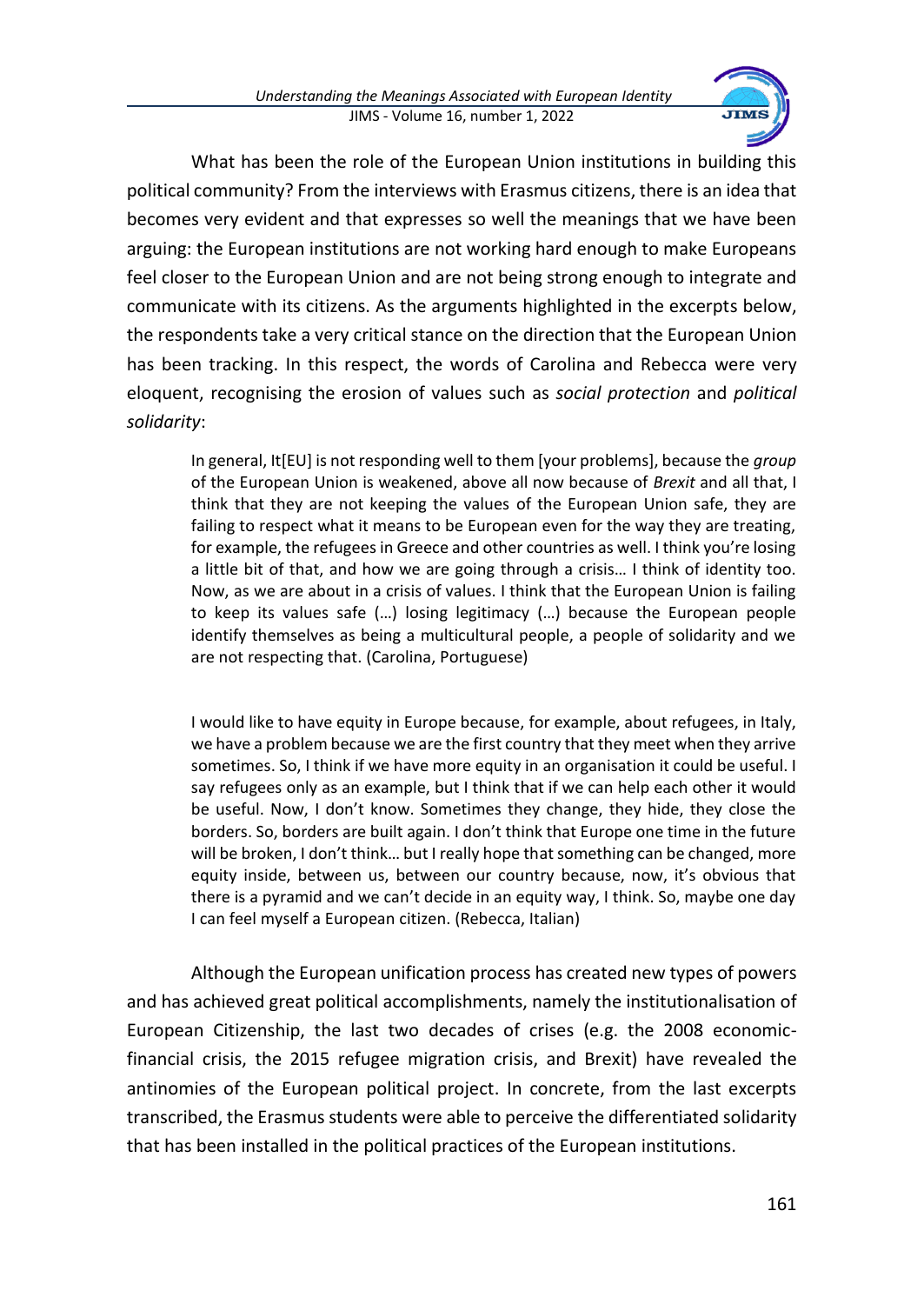

This study shows that the Erasmus Programme has a positive impact on the way how students perceive Europe, although it only manifests a modest effect on cultural and political levels of the European identity. The meaning that was given to the process of Europeanisation by the Erasmus students interviewed outlined in the economic narrative and the benefits associated with being in a united Europe, advantages that they recognise themselves that benefit, for example, the Erasmus Programme and the Schengen Area.

Despite they see practical advantages of being European citizens that did not imply any sense of European belonging or identification with European Citizenship. The students of this study accept positively the benefits of European integration, but that does not imply adherence to an ideal of the European project, because what was observed in their discourses were pragmatic, utilitarian, and instrumental reasons more than an idea of Europe as a historical project of political solidarity and social cohesion to the future. In this regard, the Europeanism of the Erasmus students interviewed manifests itself in superficial and utilitarian identifications (see Fuchs 2011).

Although some features of European cultural background have been mentioned, yet is not an indication that they are the primary categories, because what prevailed throughout the interviews was the issue of the practical benefits. In the narratives of the Erasmus students, Europe was mostly enunciated as an emblem of possibilitiesto easily travel and work on the European scale. Thus, their narratives highlight a kind of *interested Europeanism*, shaped by their personal interests.

The European Union's political project was repeatedly inscribed in instrumental elements and practical features more than in the affective or volitional conditions. This was evident in the focus groups: a poor capacity to reflect upon European issues where were emphasised a lot of doubts. To summarise, the empirical findings pointed out the practical and instrumental aspects that have come with the European unification, such as the Erasmus Programme, as explanatory flagships to justify the institutional bond or not with the EU. In other words, the Erasmus Programme in this study takes thereby on an only adjective role within the Europeanisation endeavour rather than a substantive one.

To conclude, the outcomes point to the ambivalent and ambiguous character of the meanings associated with Europe's project. We had the opportunity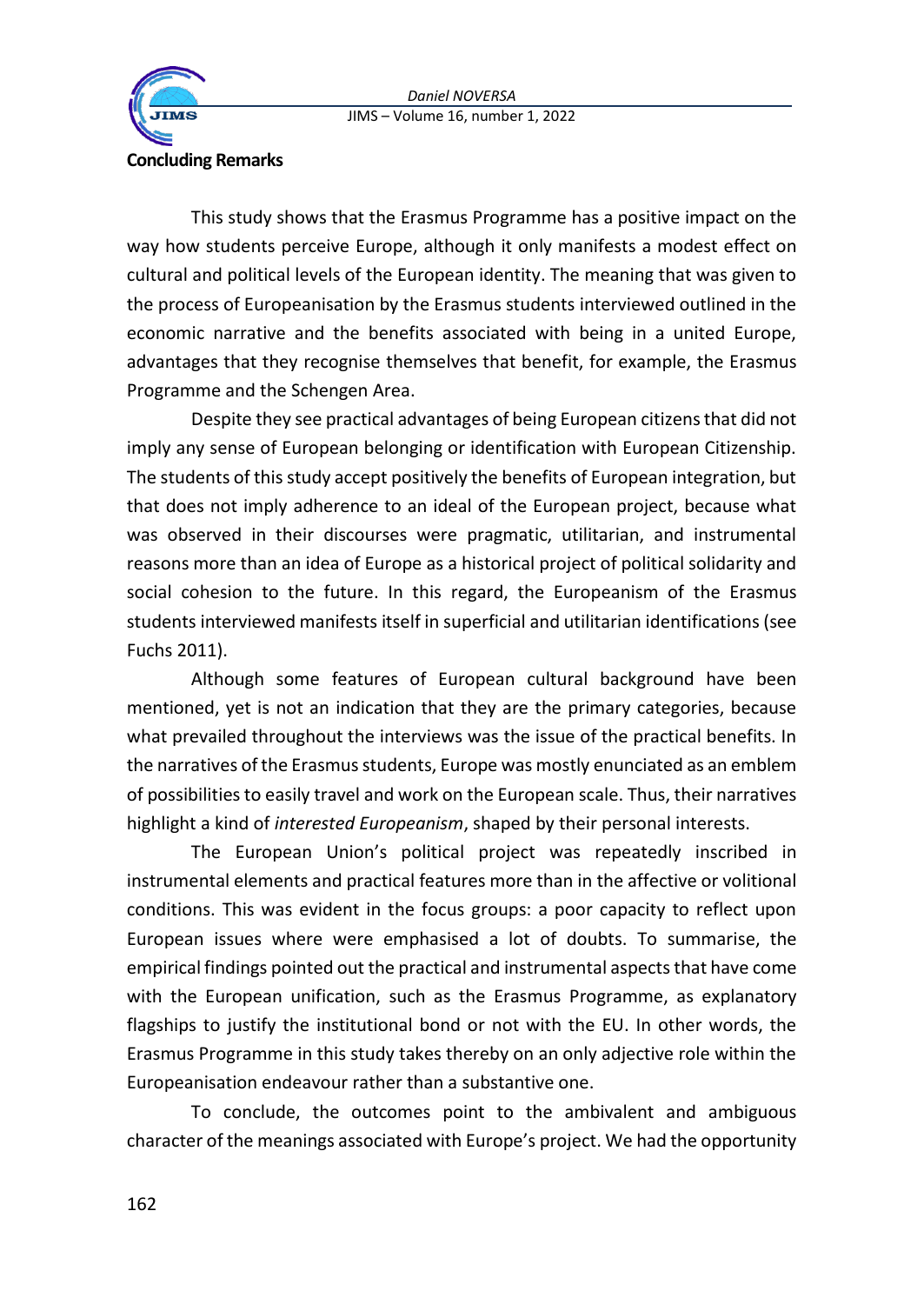

to see that when were analysed the meanings of Europe and the European Union: "when two individuals claim to 'feel European', they might mean totally different things in terms of both the intensity of the feeling they describe and the imagined political community they refer to" (Bruter 2003, 1154). Furthermore, the empirical data suggest that there is an evident crisis of awareness and a lack of "European collective memory", since the meanings and the social representations that were produced around the EU project are very distant from the ideas of peace, democracy, social solidarity, and political cooperation sedimented sixty years ago.

## **References**

- Anderson, Benedict. 1991. Imagined Communities: Reflections on the Origin and Spread of Nationalism. London: Verso.
- Armbruster, Heidi, Craig Rollo, and Ulrike H Meinhof. 2003. "Imagining Europe: Everyday Narratives in European Border Communities." Journal of Ethnic and Migration Studies 29 (5): 885–99. https://doi.org/10.1080/1369183032000149622.

Beck, Ulrich. 2017. A Metamorforse Do Mundo [The Metamorphosis of the World]. Lisboa: Edições 70. Billig, Michael. 1995. Banal Nationalism. London: Sage.

- Bourdieu, Pierre. 1999. Outline of a Theory of Practice. Cambridge: Cambridge University Press.
- Bruter, Michael. 2003. "Winning Hearts and Minds for Europe: The Impact of News and Symbols on Civic and Cultural European Identity." Comparative Political Studies 36 (10): 1148–79.

https://doi.org/10.1177/0010414003257609.

———. 2004. "On What Citizens Mean by Feeling 'European': Perceptions of News, Symbols and Borderless‐ness." Journal of Ethnic and Migration Studies 30 (1): 21–39. https://doi.org/10.1080/1369183032000170150.

Delanty, Gerard. 1995. Inventing Europe: Idea, Identity, Reality. Houndmills: Palgrave.

- ———. 2002. "Models of European Identity: Reconciling Universalism and Particularism." Perspectives on European Politics and Society 3 (3): 345–59. https://doi.org/10.1080/15705850208438841.
- Eder, Klaus. 2006. "Europe's Borders: The Narrative Construction of the Boundaries of Europe." European Journal of Social Theory 9 (2): 255–71. https://doi.org/10.1177/1368431006063345.

———. 2009. "A Theory of Collective Identity Making Sense of the Debate on a 'European Identity.'" European Journalof Social Theory 12 (4): 427–47. https://doi.org/10.1177/1368431009345050.

Elias, Norbert. 1992. The Symbol Theory. London: Sage.

- Goddard, Victoria A., Josep R. Llobera, and Cris Shore. 1996. "Introduction: The Anthropology of Europe." In The Anthropology of Europe: Identities and Boundaries in Conflict, edited by Victoria A. Goddard, Josep R. Llobera, and Cris Shore, 2nd ed., 1–40. Oxford: Berg.
- Goffman, Erving. 1986. Frame Analysis: An Essay on the Organization of Experience. Boston: Northeastern University Press.
- Jacobone, Vittoria, and Giuseppe Moro. 2015. "Evaluating the Impact of the Erasmus Programme: Skills and European Identity." Assessment & Evaluation in Higher Education 40 (2): 309–28. https://doi.org/10.1080/02602938.2014.909005.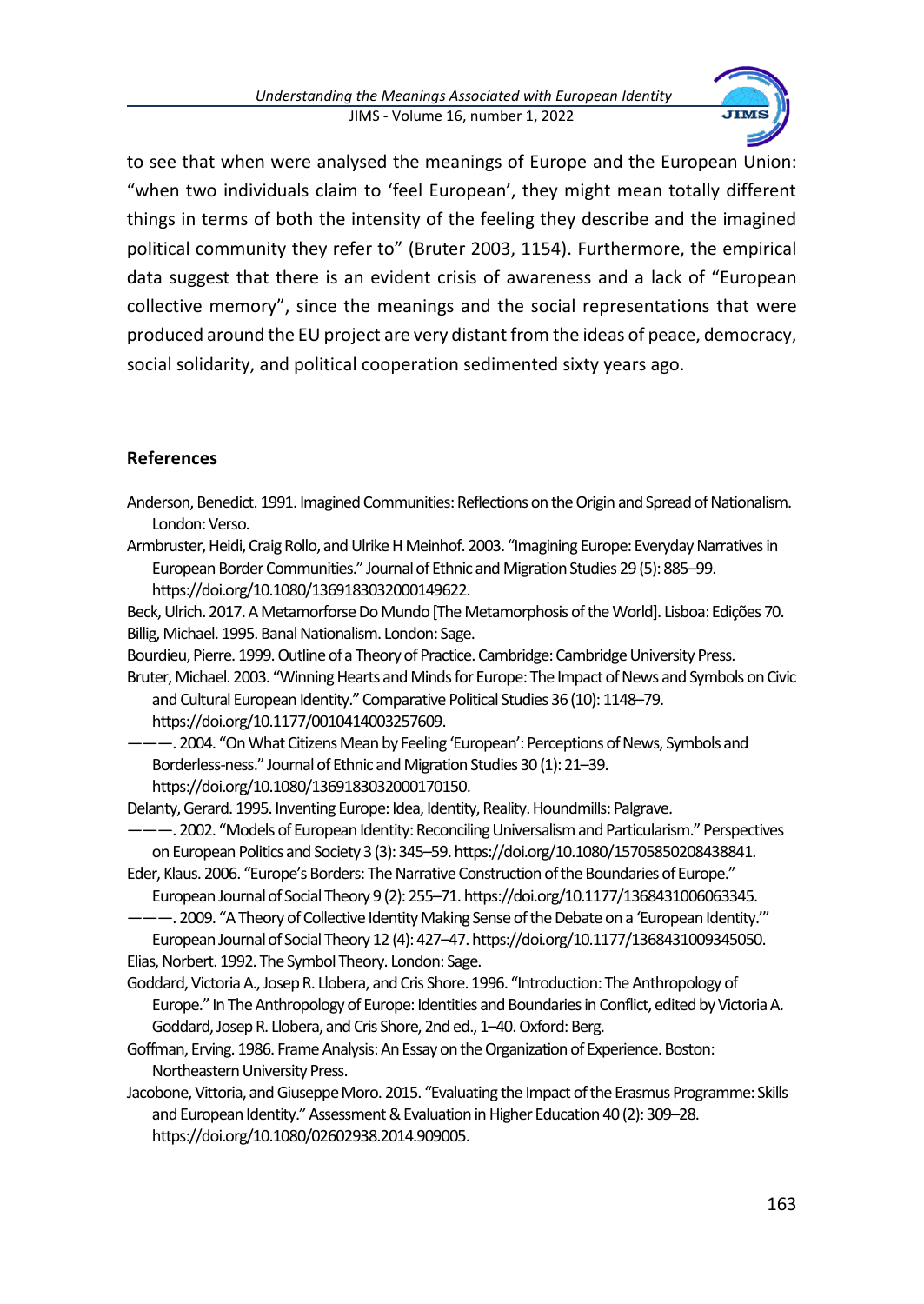

Jenkins, Richard. 2008. "The Ambiguity of Europe." European Societies 10 (2): 153–76. https://doi.org/10.1080/14616690701835253.

- Kantner, Cathleen. 2006. "Collective Identity as Shared Ethical Self-Understanding: The Case of the Emerging European Identity." European Journal of Social Theory 9 (4): 501–23. https://doi.org/10.1177/1368431006073016.
- Kohli, Martin. 2000. "The Battlegrounds of European Identity." European Societies 2 (2): 113–37. https://doi.org/10.1080/146166900412037.
- Lähdesmäki, Tuuli. 2012. "Rhetoric of Unity and Cultural Diversity in the Making of European Cultural Identity." International Journal of Cultural Policy 18 (1): 59–75. https://doi.org/10.1080/10286632.2011.561335.
- Malmborg, Mikael af, and Bo Strath. 2002. The Meaning of Europe: Variety and Contention Within and Among Nations. Oxford: Berg.
- Mitchell, Kristine. 2012. "Student Mobility and European Identity: Erasmus Study as a Civic Experience?" Journal of Contemporary European Research 8 (4): 490‐518.

https://www.jcer.net/index.php/jcer/article/view/473.

- ———. 2015. "Rethinking the 'Erasmus Effect' on European Identity." JCMS: Journal of Common Market Studies 53 (2): 330–48. https://doi.org/https://doi.org/10.1111/jcms.12152.
- Mol, Christof Van. 2018. "Becoming Europeans: The Relationship between Student Exchanges in Higher Education, European Citizenship and a Sense of European Identity." Innovation: The European Journal of Social Science Research 31 (4): 449–63.

https://doi.org/10.1080/13511610.2018.1495064.

- Noversa, Daniel. 2017. "Portugal Europeu: A Perceção Dos Estudantes de Erasmus [European Portugal: The Erasmus Students' Perceptions]." In A Europa No Mundo e o Mundo Na Europa: Crise e Identidade, edited by Rita Ribeiro, Vítor Sousa, and Sheila Khan, 66–76. Braga: CECS. http://www.lasics.uminho.pt/ojs/index.php/cecs\_ebooks/issue/view/227/showToc.
- ———. 2018. "A Mobilidade Como Aprendizagem: A Mobilidade Erasmus Na Construção Europeia [Mobility as a Learning Process: The Erasmus Mobility in the European Construction]." In Viver Em|a Mobilidade: Rumo a Novas Culturas de Tempo, Espaço e Distância, edited by Emília Araújo, Rita Ribeiro, Pedro Andrade, and Rosalina Pisco Costa, 173–82. Braga: CECS.

http://www.lasics.uminho.pt/ojs/index.php/cecs\_ebooks/issue/view/240/showToc.

- Papatsiba, Vassiliki. 2005. "Student Mobility in Europe: An Academic, Cultural and Mental Journey? Some Conceptual Reflections and Empirical Findings." In International Relations, edited by Malcolm Tight, 3:29–65. International Perspectives on Higher Education Research. Bingley: Emerald. https://www.researchgate.net/publication/235320687 Student\_Mobility\_in\_Europe\_An\_Academi c\_Cultural\_and\_Mental\_Journey\_Some\_Conceptual\_Reflections\_and\_Empirical\_Findings.
- Ribeiro, Rita. 2011. A Europa Na Identidade Nacional [Europe in Portuguese National Identity]. Porto: Edições Afrontamento.
- ———. 2013. "Narratives of Redemption: Memory and Identity in Europe." In Narratives and Social Memory:Theoretical and Methodological Approaches, edited by Rosa Cabecinhas and Lídia Abadia, 221–31. Braga: CECS.
	- http://www.lasics.uminho.pt/ojs/index.php/cecs\_ebooks/issue/view/116/showToc.
- Sassatelli, Monica. 2002. "Imagined Europe: The Shaping of a European Cultural Identity Through EU Cultural Policy." European Journal of Social Theory 5 (4): 435–51.
	- https://doi.org/10.1177/136843102760513848.
- Sierp, Aline. 2014. History, Memory, and Trans-European Identity: Unifying Divisions. New York: Routledge.